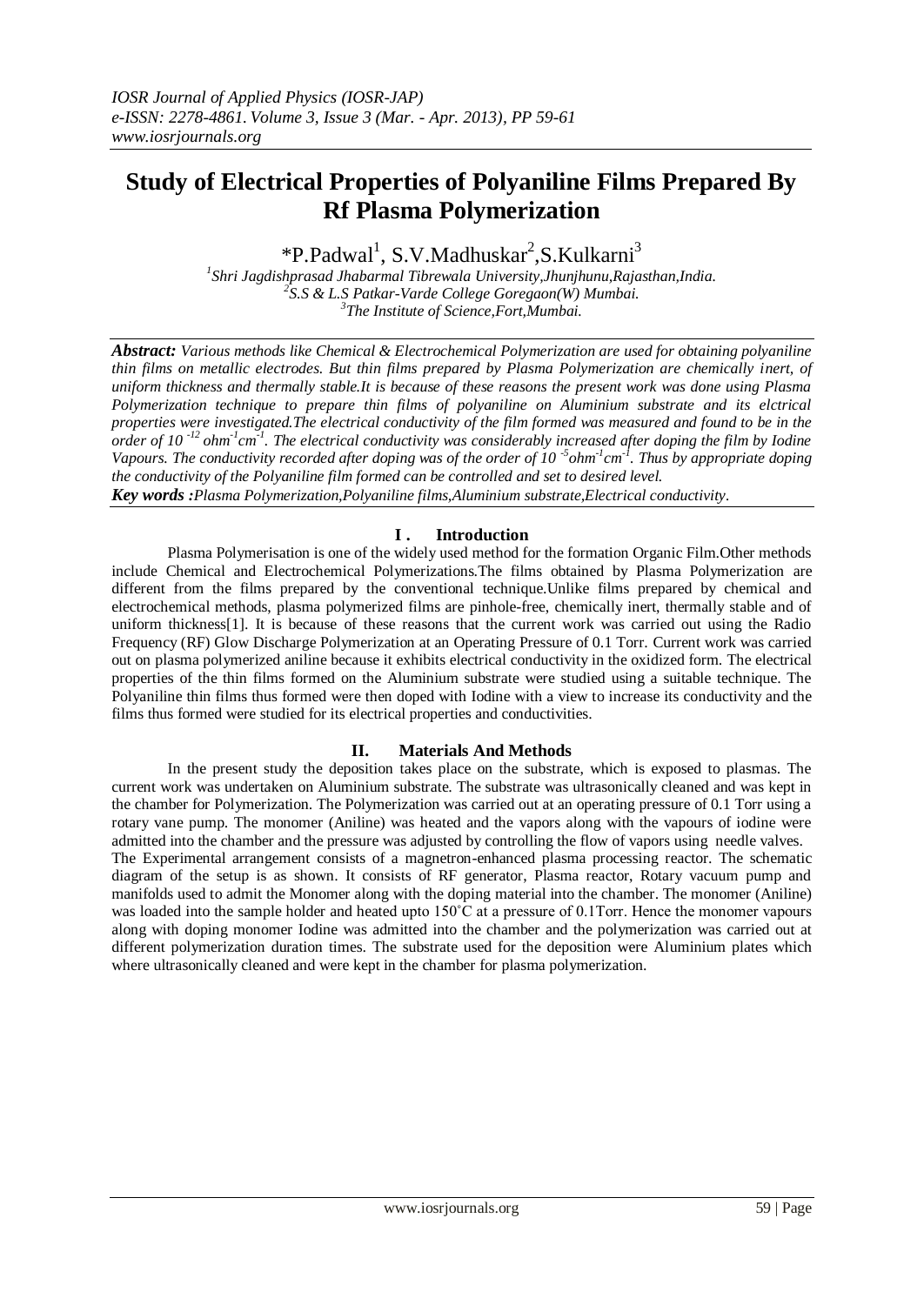

Fig.01 Magnetron-Enhanced Plasma Processing Reactor.

# **III. Results And Discussions**

There are three conduction mechanisms, namely space charge limited conduction (SCLC), Schottky – type conduction and Poole – Frenkel conduction mechanism [2], and one of these can be dominant in a given sample.



Figure 02 shows the plot of current density J ( $\mu$ A / sqcm) versus sample voltage (V) for plasma polymerized Al / Polyaniline / Cu films having a thickness of 1500 A˚. The polymerization was carried out for a period of 10 minutes on the Aluminium substrate. As can be observed from the plot after a certain voltage across the sample, breakdown of the sample takes place. The current study was carried out with a view to get recurring switching as reported earlier [3]. But instead of switching breakdown was observed, this may be due to the fact that the film thickness was considerably less as reported.